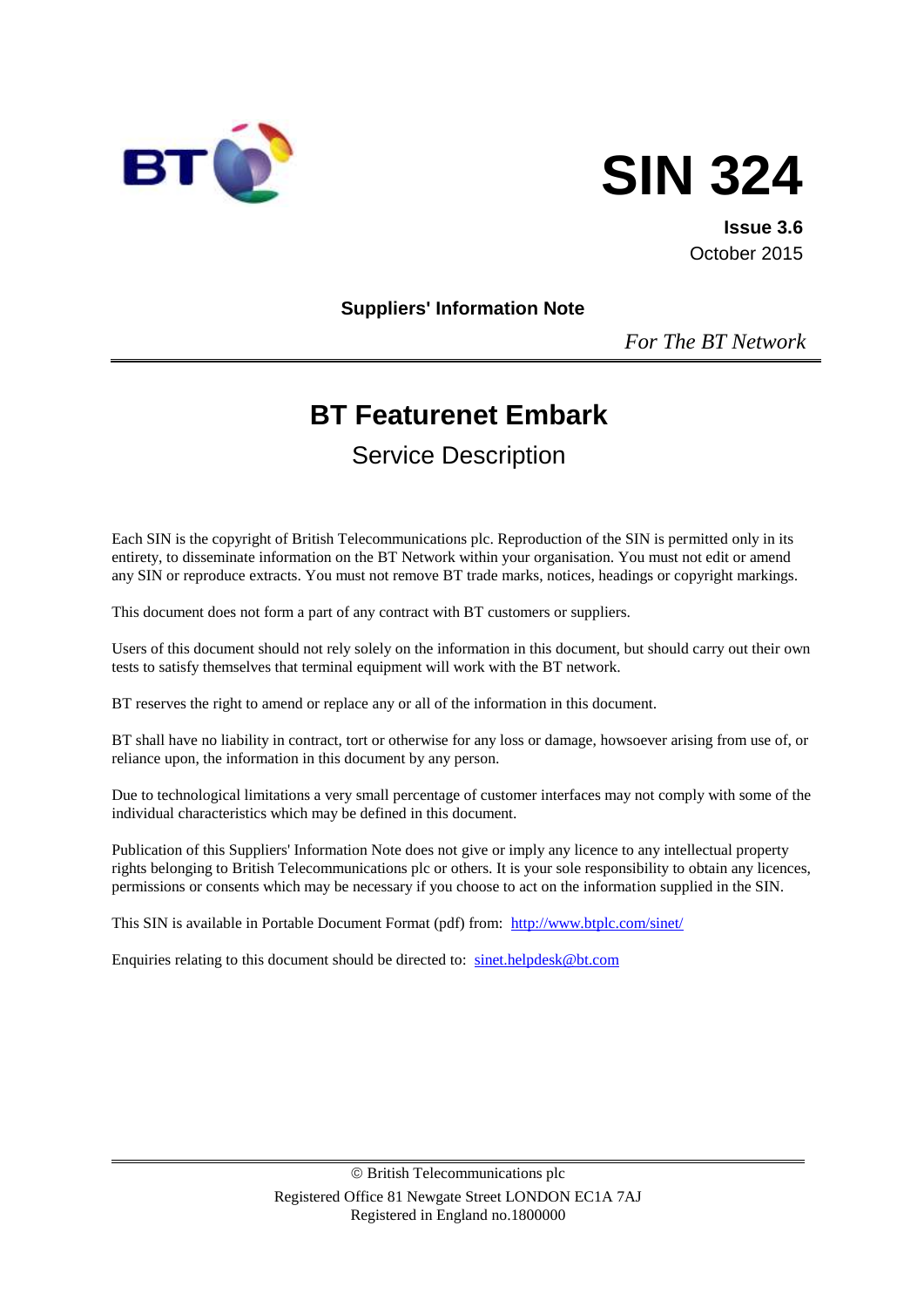# **CONTENTS**

| 1.1<br>1.2<br>1.3 |  |
|-------------------|--|
| 2.                |  |
| 3.                |  |
| $\mathbf{4}$      |  |
| 5.                |  |
| 6.                |  |
| 7.                |  |
| 8.                |  |
| 9.                |  |
|                   |  |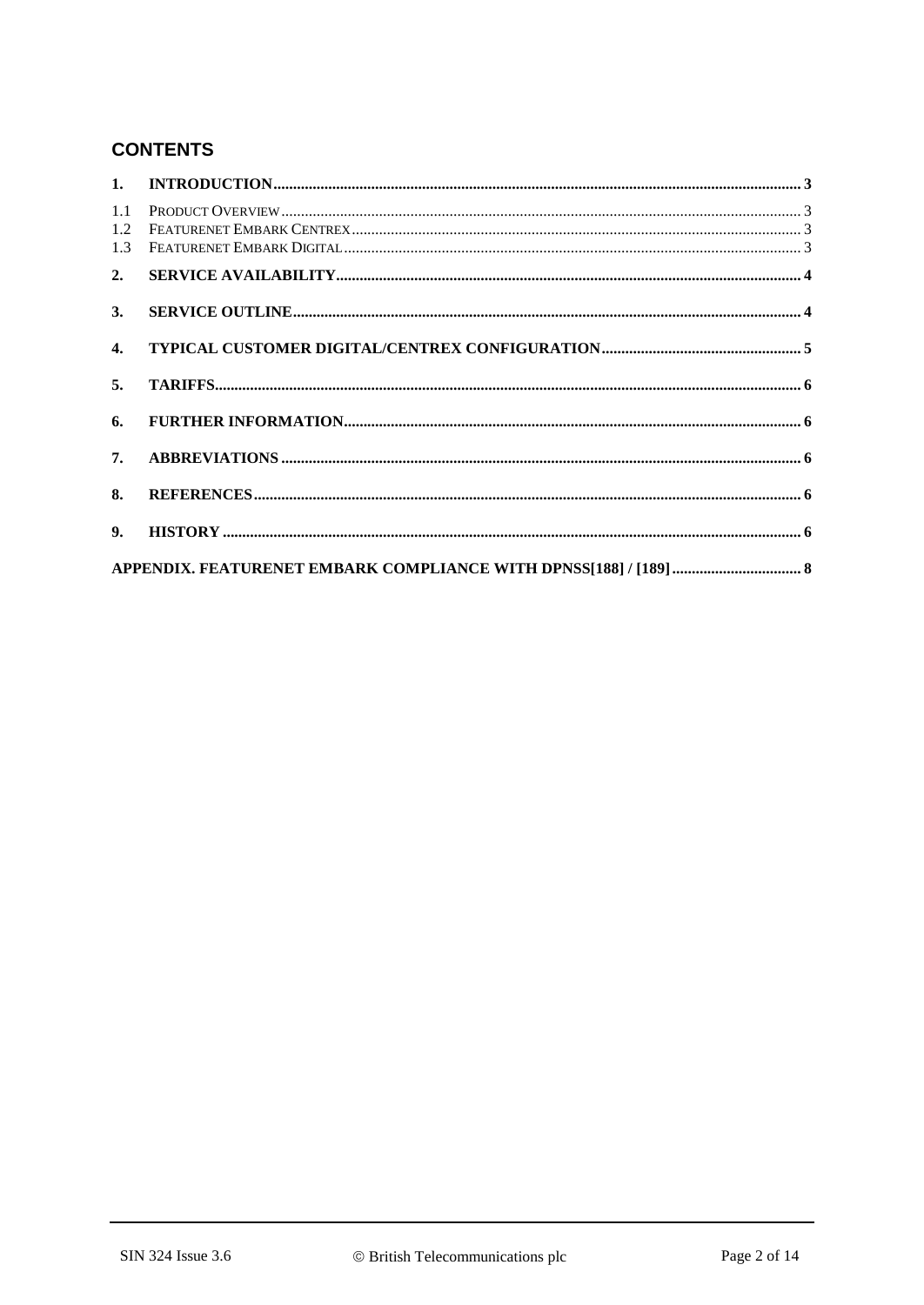## **1. Introduction**

This Suppliers Information Note gives information about the BT Featurenet Embark service.

## **1.1 Product Overview**

Featurenet Embark enables customers with both large and very small sites to link together into a corporate telephone network, giving the benefit of a private network. This service is available on a national basis.

The product delivers an integrated Virtual Private Network (VPN) and Centrex service.

*NOTE: This product is designed for Normal Voice Telephony use and not for Non-Voice applications (eg Telemetry), which can generate high calling rates, or Voice applications, which can generate near instantaneous high calling rates concentrated to or from particular location(s).*

*At the time of writing it has come to light that a number of customers have been connected to Embark using telemetry type applications – this has caused Embark On-Net traffic management problems.*

*For higher volume applications Off-Net (i.e. PSTN) should be used.*

The Service consists of two elements -

## **1.2 Featurenet Embark Centrex**

**Centrex** Sites– Smaller sites will use lines based on BT 's existing Featureline product (See  $SIN$  297<sup>[\[1\]](#page-5-0)</sup>). This replicates a customer's PBX functionality and is provided using standard PSTN access technologies.

## **1.3 Featurenet Embark Digital**

**Digital** Sites – Large PBX sites which replicates the functionality of a private network by connecting the PBXs into the Core Network using 2 Mbit/s DPNSS links.

For OnNet calls only, the PBX Business Group (PBG) built within the System X data can operate in a number of ways depending on the type of call; consequently the way the PBG conforms to NICC Document DPNSS $[188]^{[2]}$  $[188]^{[2]}$  $[188]^{[2]}$  will vary. There is full OnNet call interworking (subject to NICC Document DPNSS[188] compliance) of DPNSS supplementary services between the Centrex sites and the Digital sites. The basic compliance with NICC Document DPNSS[188], plus compliance according to the 3 modes of operation, where appropriate, is given in the appendix to this SIN.

The way that the PBG operates for OffNet calls is described in NICC Document  $DPNSS[189]^{[3]}$  $DPNSS[189]^{[3]}$  $DPNSS[189]^{[3]}$ .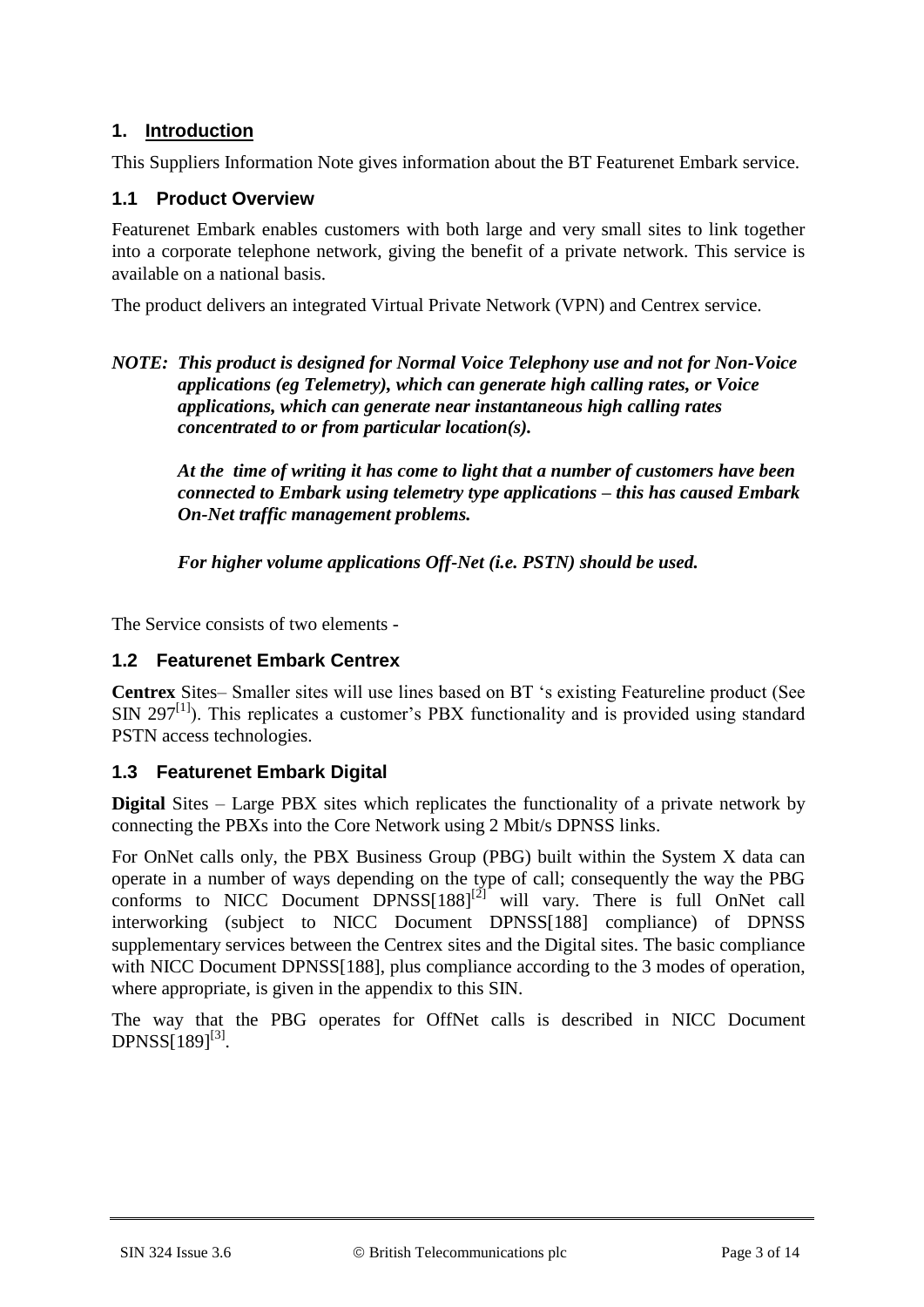## **2. Service Availability**

The Centrex service is available to customers served by System X and AXE 10 Digital Local Exchanges; the Digital service is only available to customers served by System X Digital Local Exchanges. At the time of writing it is not available to customers served by UXD5 exchanges.

## **3. Service Outline**

Customers will connect to the service either via Centrex access lines or Featureline Corporate Access lines, which are based on the existing Featureline product, Low Band Digital Access, details for both are contained in SIN 297, or via 2 Mbit/s DPNSS 1 digital access. The service consists of the following elements.

**Featurenet Embark Centrex Site:** A single customer site comprising of a number of analogue Centrex extensions directly connected the customer's local BT exchange and provided with OnNet dialling capability to other sites within the customer's defined network.

**Virtual Private Network (VPN):** A VPN refers to the virtual equivalent of a private circuit network and includes functionality normally provided by a hub PBX. The VPN is virtually connected to Centrex sites and physically connected to PBX sites via VPN DPNSS1 trunks. A VPN connected PBX may itself be a hub to other PBXs thereby providing indirect VPN access to otherwise unconnected sites. Digit insertion facilities can be provided as an administrative option on incoming OnNet calls presented at the DPNSS access to the service. This enables the number of address digits to be indicated by the addition of prefix digits in the format "111X" where X identifies the number of address digits (Site Location Code + Extension Number).

Sites are connected in Private Number Plans. There is full interworking (subject to NICC Document DPNSS[188] compliance) of DPNSS supplementary services between the Centrex sites and the PBX e.g. Ring back when free, Ring back when next used, CLI display etc.

**OnNet Call**: Call made to or received from a site on the Virtual Network to another site within the customer's group using the Private Number Plan.

**OffNet Call:** Call made to or received from a location outside of the customers private network using the Public Directory Number.

**Digital Site**: A customer site comprising of a site located PBX connected by DPNSS1 2 Mbit/s link to a PBX Business Group on a local System X Exchange. This group would be configured as part of a Private Number Plan with OnNet dialling capability to other sites within their defined network.

Customers will be able to make OnNet calls to other sites within their customer group that are also connected to the service. Access to the PSTN from 2 Mbit/s sites via the service will be available from a customer defined 1 or 2 digit code. PSTN access from Centrex sites will be a customer defined 1 or 2 digit code.

Private network numbers on Centrex sites are limited to 3-5 digit Site Location Code; Digital Site Location Codes are limited to 3 to 6 digits. Extension number ranges for both can be 2- 6 digits in length.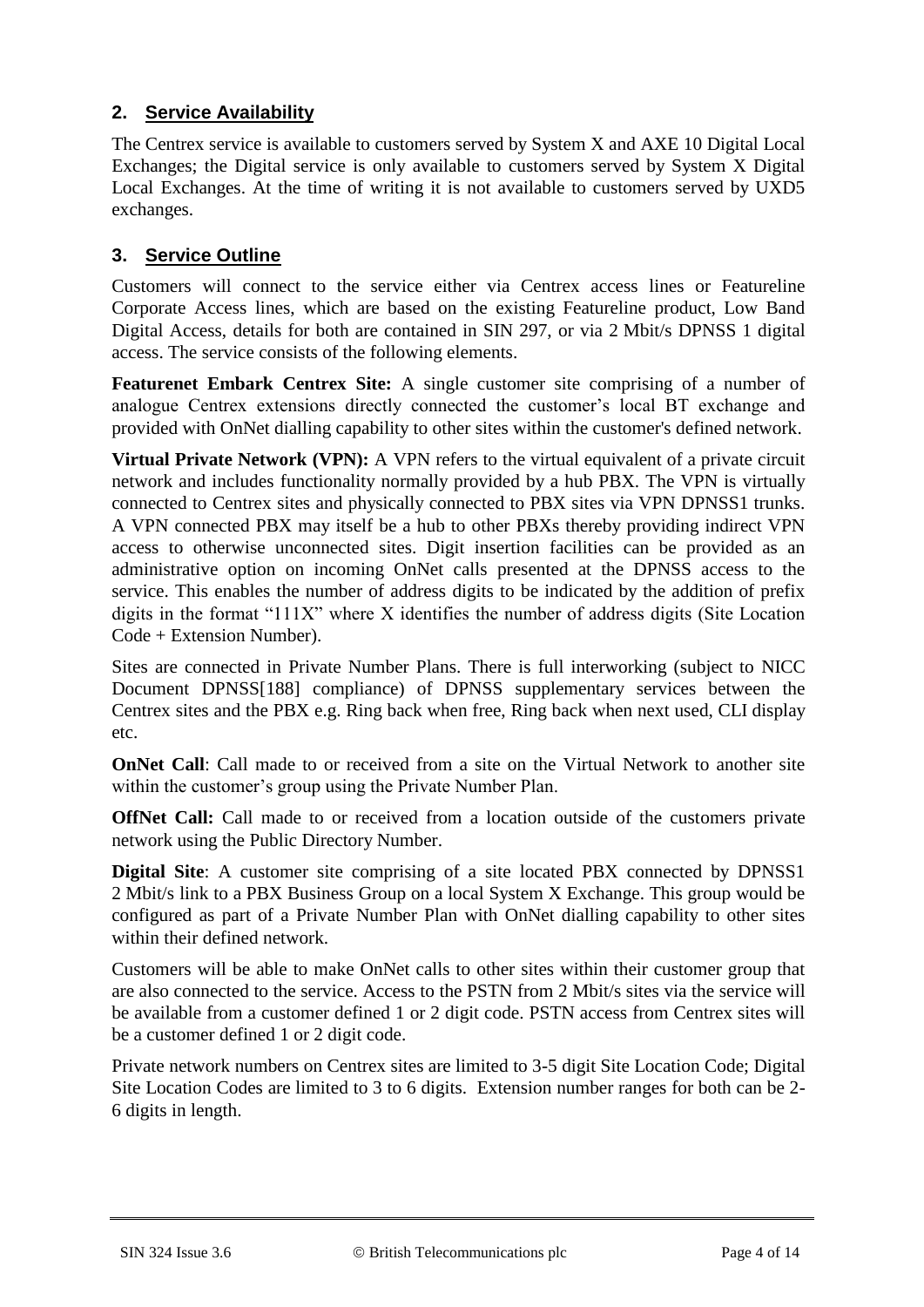## **4. Typical Customer Digital/Centrex Configuration**

An OnNet call from site A to site B would dial the number 7023 2000 or 7023 2001 or if the lines are in a Hunt Group 0001.

An OnNet call from site C to Site A would dial 7022 5000 or 7022 5001.

An on site call on site B would dial 2000 or 2001.

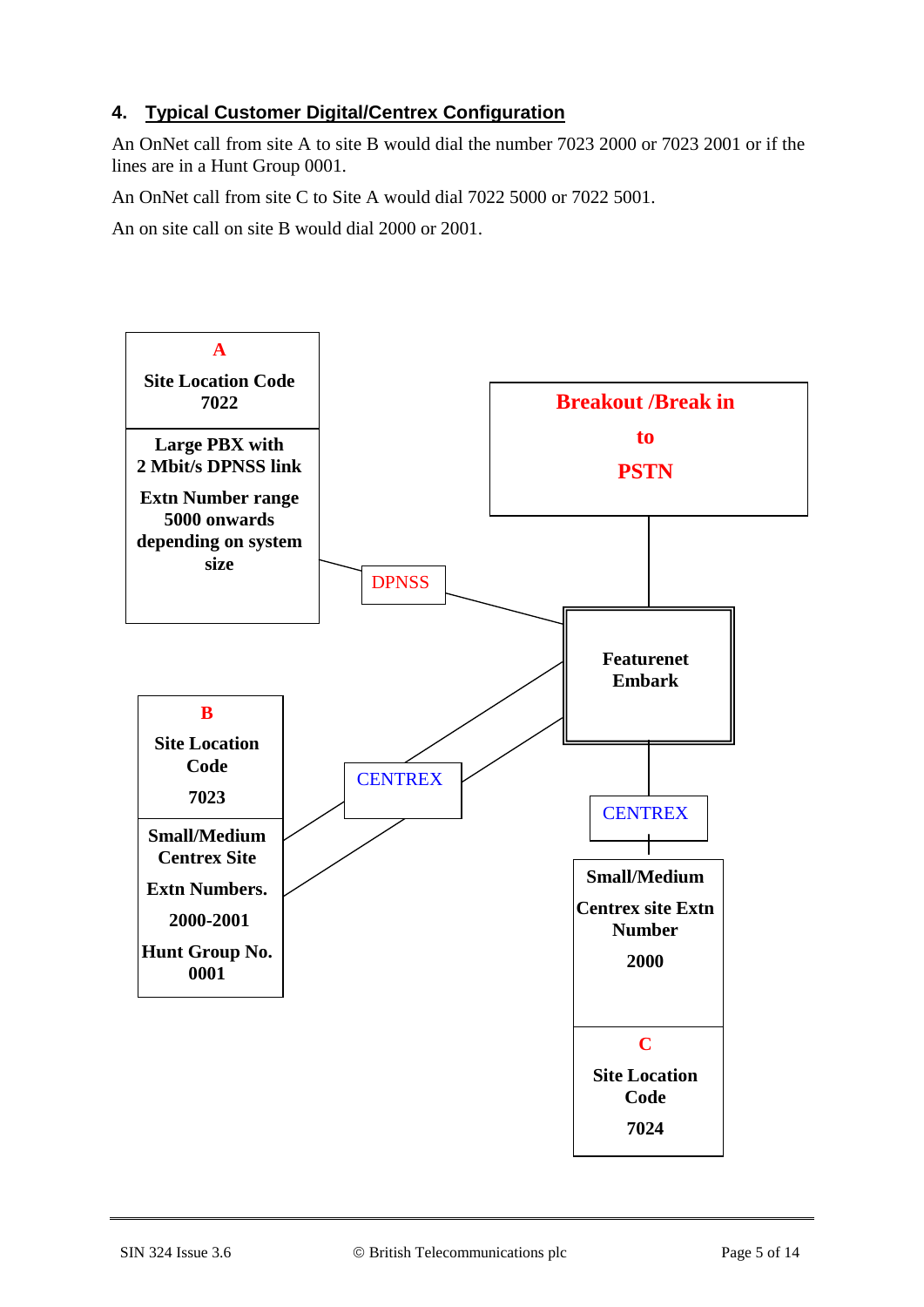## **5. Tariffs**

Tariffs for the Featurenet Embark service are published in the BT Price List.

## **6. Further information**

For information on the Featurenet Embark service please see the Useful Contacts page at <http://www.btplc.com/sinet/>

Alternatively please contact either:

- Your company's BT Account Manager, or
- If you have questions relating to this document then please contact: [sinet.helpdesk@bt.com](mailto:sinet.helpdesk@bt.com)

#### **7. Abbreviations**

| <b>DPNSS</b> | Digital Private Network Signalling System       |
|--------------|-------------------------------------------------|
| <b>NICC</b>  | Network Interoperability Consultative Committee |
| <b>PBG</b>   | <b>PBX Business Group</b>                       |
| <b>PBX</b>   | Private Branch Exchange                         |
| <b>PSTN</b>  | <b>Public Switched Telephone Network</b>        |
| <b>SIN</b>   | Suppliers' Information Note (BT Publication)    |
| <b>VPN</b>   | <b>Virtual Private Network</b>                  |
| <b>TIG</b>   | <b>Technical Interface Guide</b>                |

#### **8. References**

<span id="page-5-1"></span><span id="page-5-0"></span>

| $\vert$ [1] SIN 297 | <b>Featureline Service Description</b>                                                                                     |
|---------------------|----------------------------------------------------------------------------------------------------------------------------|
|                     | [[2] DPNSS[188] NICC Document ND1301:2001/03 DPNSS[188] Digital Private<br>Network Signalling System No 1 (DPNSS 1)        |
|                     | [3] DPNSS[189] NICC Document ND1302:2001/12 DPNSS[189] Interworking Between<br><b>DPNSS 1 and Other Signalling Systems</b> |

<span id="page-5-2"></span>SINs are available from<http://www.btplc.com/sinet/>

For further information or copies of referenced sources, please see document sources page at <http://www.btplc.com/sinet/>

## **9. History**

| Issue 1 | January 1999     | <b>First Issued.</b>                                            |
|---------|------------------|-----------------------------------------------------------------|
| Issue 2 | <b>July 1999</b> | Digit insertion facility added to section 4. Editorial changes. |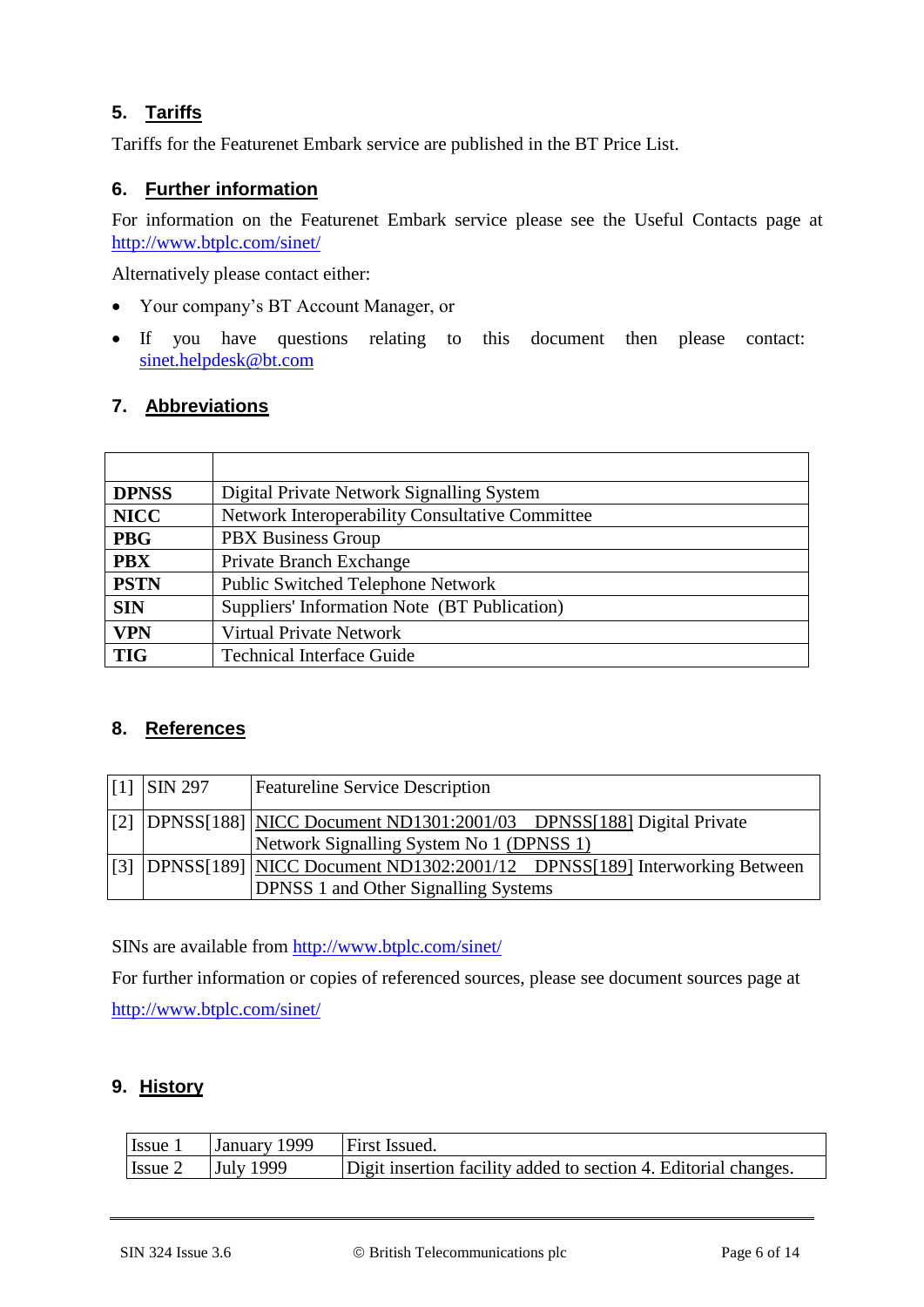| Issue 3        | <b>May 2000</b>  | Business Highway added, compliance statement for DPNSS          |
|----------------|------------------|-----------------------------------------------------------------|
|                |                  | against BTNR 188/189 expanded and general review changes.       |
| Issue 3.1      | June 2001        | Editorial Changes.                                              |
| $I$ ssue $3.2$ | <b>July 2002</b> | Editorial Changes.                                              |
| Issue $3.3$    | October 2003     | Editorial Changes.                                              |
|                |                  | Clause on terminal approval requirements deleted.               |
| Issue 3.4      | November 2004    | Featureline Corporate Access lines added to Service Outline     |
|                |                  | clause.                                                         |
| Issue 3.5      | February 2010    | Product Overview updated to reflect that Embark is suitable for |
|                |                  | normal Voice Calls only.                                        |
| Issue 3.6      | October 2015     | References to BTNRs 188 and 189 replaced with NICC              |
|                |                  | Document references (DPNSS[188] and DPNSS[189]).                |
|                |                  |                                                                 |
|                |                  | Change SINet site references from http://www.sinet.bt.com to    |
|                |                  | http://www.btplc.com/sinet/                                     |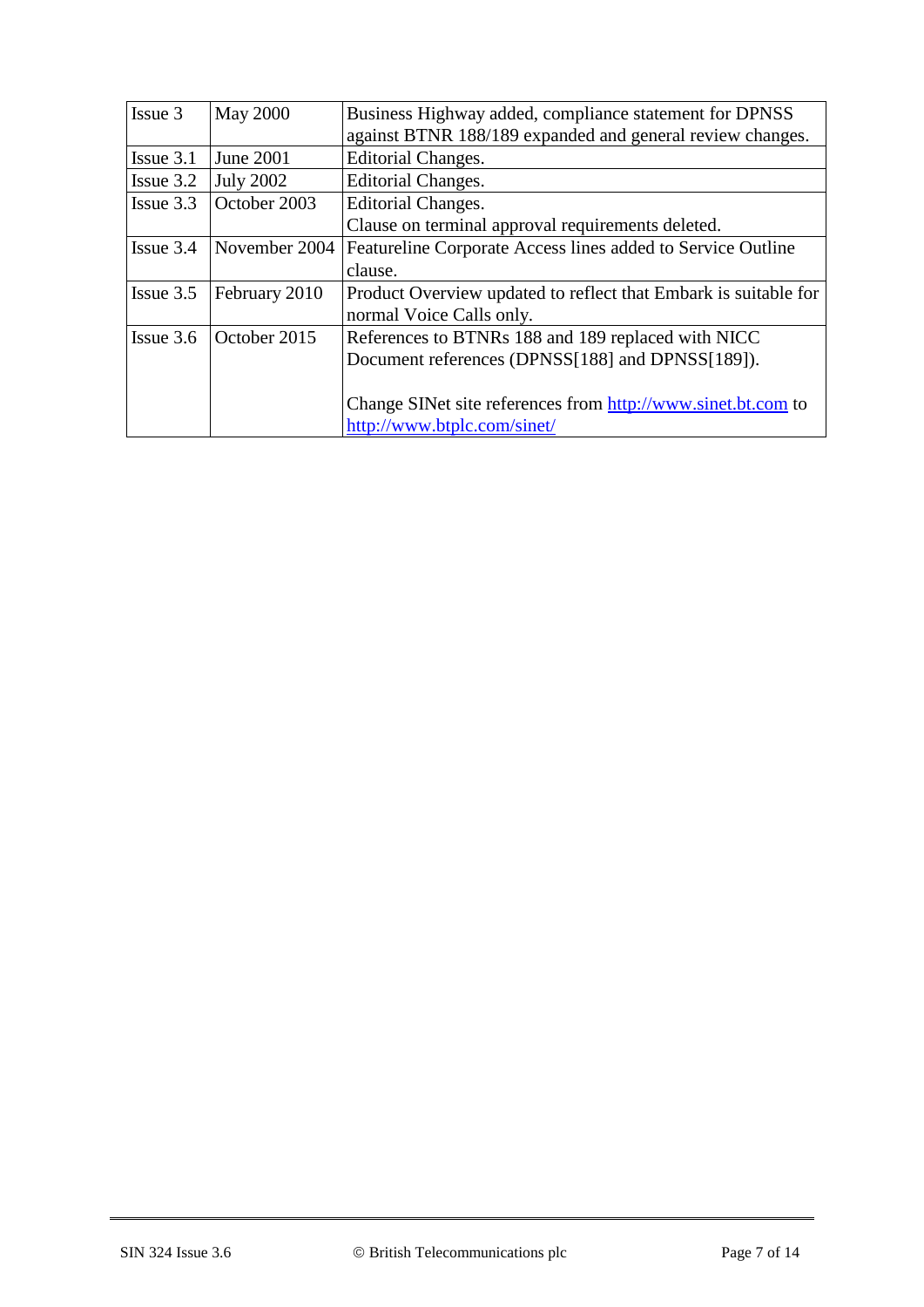| <b>Section</b>                     | <b>Basic</b><br><b>Compliance</b> | <b>Transit (OnNet</b><br>Call) | <b>Terminating</b><br>(Outgoing          | <b>Originating</b><br><b>(Incoming OffNet</b> |
|------------------------------------|-----------------------------------|--------------------------------|------------------------------------------|-----------------------------------------------|
|                                    | <b>DPNSS[188]</b>                 | <b>DPNSS[188]</b>              | <b>OffNet call)</b><br><b>DPNSS[189]</b> | <b>Call</b> )<br><b>DPNSS[189]</b>            |
| 0 - 6 - Simple Call                | Compliant                         | Compliant                      | Compliant                                | Compliant                                     |
| 7 - Data Call                      | Compliant                         | Compliant                      | Compliant                                | Compliant                                     |
| 8 - Swap                           | Compliant                         | Compliant                      | Compliant                                | Compliant                                     |
| 9 - Call Back When Free            | Compliant                         |                                |                                          |                                               |
| Request                            |                                   | Compliant                      | Compliant                                | Compliant                                     |
| <b>Free Notification</b>           |                                   | Compliant                      | Compliant                                | Compliant                                     |
| Call Set Up                        |                                   | Compliant                      | Compliant                                | Compliant                                     |
| <b>Cancel Request</b>              |                                   | Compliant                      | Compliant                                | Compliant                                     |
| 10 - Executive Intrusion           | Compliant                         |                                |                                          |                                               |
| Respond Correctly to IPL Request   |                                   | Compliant                      | Compliant                                | Not Applicable                                |
| With Prior Validation              |                                   | Compliant                      | Non Compliant                            | Non Compliant                                 |
| Without Prior Validation           |                                   | Compliant                      | Compliant                                | Compliant                                     |
| Send IPL Request                   |                                   | Compliant                      | Compliant                                | Not Applicable                                |
| Apply Default IPL on SNU           |                                   | Not Applicable                 | Compliant                                | Not Applicable                                |
| 11 - Diversion                     | Compliant                         |                                |                                          |                                               |
| Registration & Validation          |                                   | Compliant                      | Compliant                                | Compliant                                     |
| Immediate                          |                                   | Compliant                      | Compliant                                | Compliant                                     |
| On Busy                            |                                   | Compliant                      | Compliant                                | Compliant                                     |
| On No Reply                        |                                   | Compliant                      | Compliant                                | Compliant                                     |
| Follow Me                          |                                   | Compliant                      | Non Compliant                            | Non Compliant                                 |
| Cancel                             |                                   | Compliant                      | Non Compliant                            | Non Compliant                                 |
| <b>Bypass of Call Diversion</b>    |                                   | Compliant                      | Compliant                                | Compliant                                     |
| 12 - Hold                          | Compliant                         |                                |                                          |                                               |
| <b>Hold Request</b>                |                                   | Compliant                      | Compliant                                | Compliant                                     |
| Reconnection Indication            |                                   | Compliant                      | Compliant                                | Compliant                                     |
| Holding Party Cleared Indication   |                                   | Compliant                      | Compliant                                | Compliant                                     |
| 13 - Three Party                   | Compliant                         |                                |                                          |                                               |
| <b>Enquiry Using Separate Path</b> |                                   | Compliant                      | Compliant                                | Compliant                                     |
| Shuttle                            |                                   | Not Applicable                 | Not Applicable                           | Compliant                                     |
| Transfer                           |                                   | Compliant                      | Compliant                                | Compliant                                     |
| Add-on                             |                                   | Compliant                      | Compliant                                | Compliant                                     |
| Split After Add-on                 |                                   | Compliant                      | Compliant                                | Compliant                                     |
| Clear Down After Add-on            |                                   | Compliant                      | Compliant                                | Compliant                                     |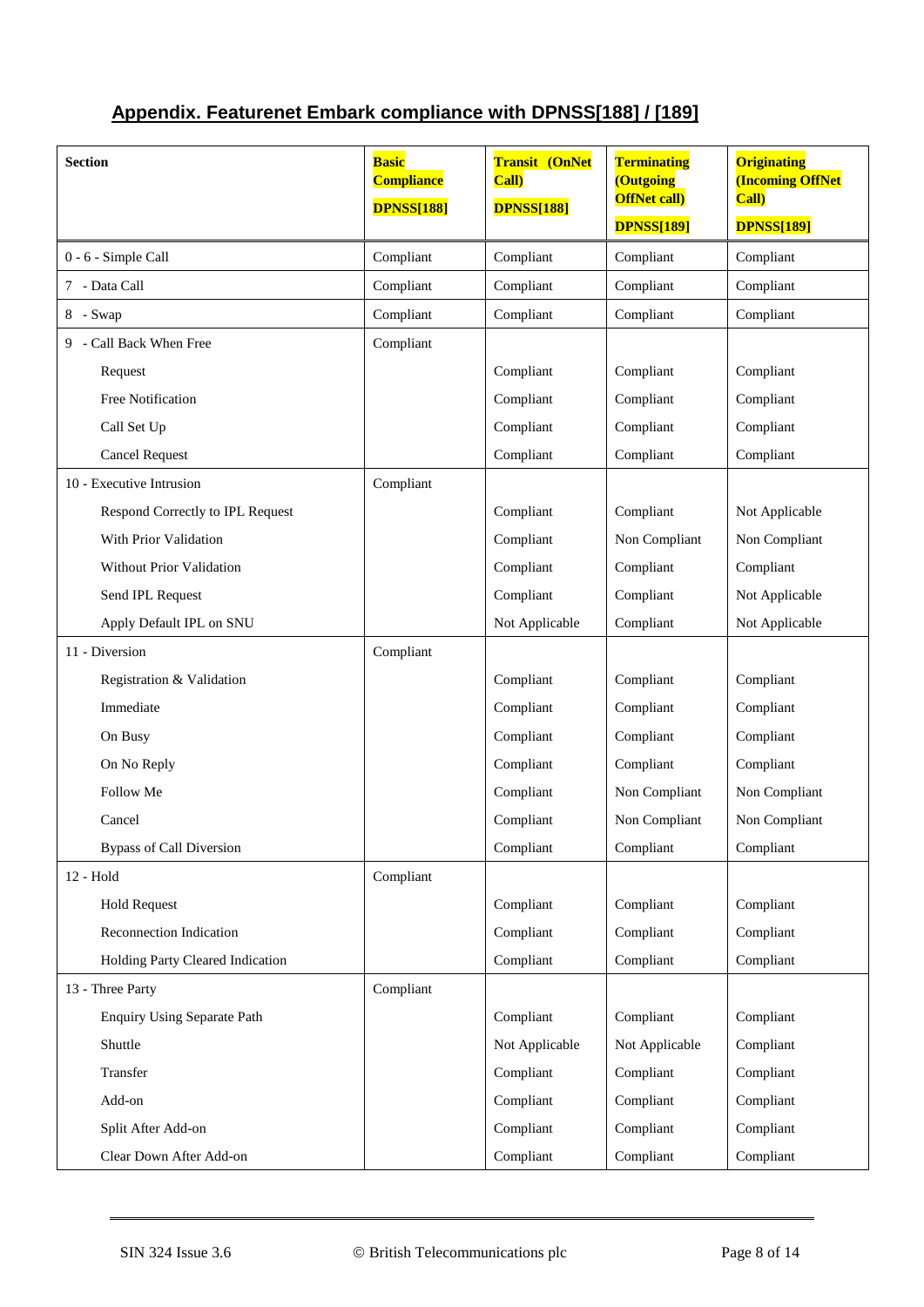| <b>Section</b>                                                                | <b>Basic</b><br>Compliance<br><b>DPNSS[188]</b> | Transit (OnNet<br>Call)<br><b>DPNSS[188]</b> | <b>Terminating</b><br>(Outgoing<br>OffNet call)<br><b>DPNSS[189]</b> | Originating<br>(Incoming OffNet<br>Call)<br><b>DPNSS[189]</b> |
|-------------------------------------------------------------------------------|-------------------------------------------------|----------------------------------------------|----------------------------------------------------------------------|---------------------------------------------------------------|
| 14 - Call Offer                                                               | Compliant                                       |                                              |                                                                      |                                                               |
| Call Offer Request                                                            |                                                 | Compliant                                    | Compliant                                                            | Compliant                                                     |
| Accept By Clear                                                               |                                                 | Compliant                                    | Compliant                                                            | Compliant                                                     |
| Accept By Hold                                                                |                                                 | Compliant                                    | Compliant                                                            | Compliant                                                     |
| Reject                                                                        |                                                 | Compliant                                    | Compliant                                                            | Compliant                                                     |
| Convert To Executive Intrusion                                                |                                                 | Compliant                                    | Not Applicable                                                       | Not Applicable                                                |
| 15 - Non Specific Information                                                 | <b>Transit Only</b>                             | Compliant                                    | Non Compliant                                                        | Non Compliant                                                 |
| 16 - Service Independent Strings                                              | Compliant                                       |                                              |                                                                      |                                                               |
| DASS2 Service Indicator Code                                                  |                                                 | Compliant                                    | Compliant                                                            | Compliant                                                     |
| Password                                                                      |                                                 | Compliant                                    | Compliant                                                            | Compliant                                                     |
| Trunk Identity                                                                |                                                 | Compliant                                    | Compliant                                                            | Compliant                                                     |
| <b>VPN</b> Initiated Clear                                                    |                                                 | Compliant                                    | Compliant                                                            | Compliant                                                     |
| VPN Nodal Identity                                                            |                                                 | Compliant                                    | Compliant                                                            | Compliant                                                     |
| All Others                                                                    |                                                 | Compliant                                    | Non Compliant                                                        | Non Compliant                                                 |
| 17 - Call Waiting                                                             | Compliant                                       |                                              |                                                                      |                                                               |
| Call Waiting Indication                                                       |                                                 | Compliant                                    | Compliant                                                            | Compliant                                                     |
| Accept By Clearing                                                            |                                                 | Compliant                                    | Compliant                                                            | Compliant                                                     |
| Accept By Hold                                                                |                                                 | Compliant                                    | Compliant                                                            | Compliant                                                     |
| Reject                                                                        |                                                 | Compliant                                    | Compliant                                                            | Compliant                                                     |
| Convert To Executive Intrusion                                                |                                                 | Compliant                                    | Non Compliant                                                        | Non Compliant                                                 |
| 18 - Bearer Service Selection                                                 | Compliant                                       |                                              |                                                                      |                                                               |
| Able to select path based on Bearer Service<br>requirements (BSS-M) Mandatory |                                                 | Compliant                                    | Not Applicable                                                       | Compliant                                                     |
| Able to select path based on Bearer Service<br>requirements (BSS-P) Preferred |                                                 | Compliant                                    | Not Applicable                                                       | Compliant                                                     |
| Able to select path based on Bearer Service<br>requirements (BSS-N) Notified  |                                                 | Compliant                                    | Not Applicable                                                       | Compliant                                                     |
| 19 - Route Optimisation                                                       | <b>Transit Only</b>                             |                                              |                                                                      |                                                               |
| <b>Route Optimisation Request</b>                                             |                                                 | Compliant                                    | Non Compliant                                                        | Non Compliant                                                 |
| Call Set-up via separate channel                                              |                                                 | Compliant                                    | Non Compliant                                                        | Non Compliant                                                 |
| 20 - Extension Status                                                         | <b>Transit Only</b>                             | Compliant                                    | Non Compliant                                                        | Non Compliant                                                 |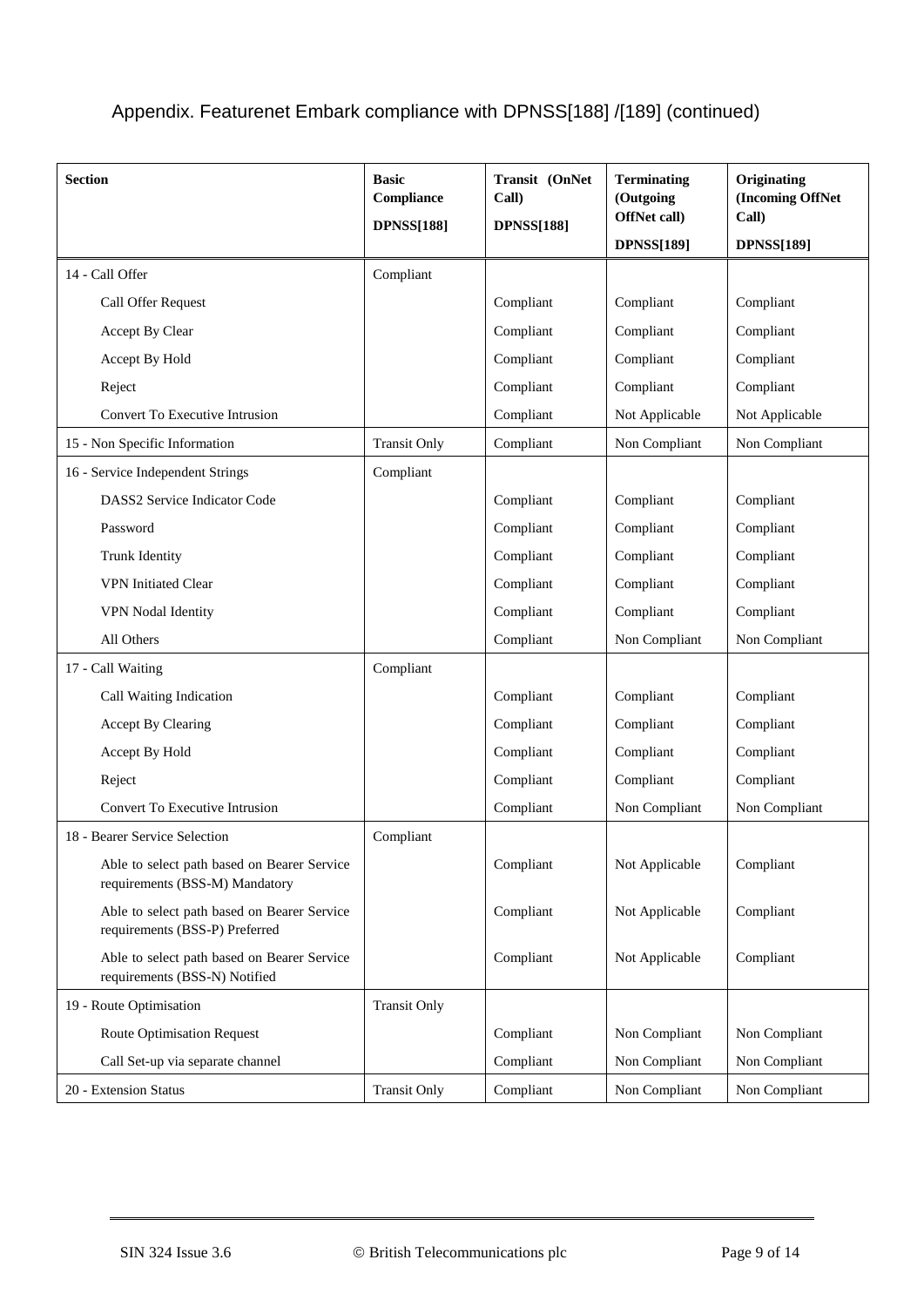| <b>Section</b>                | <b>Basic</b><br>Compliance<br><b>DPNSS[188]</b> | Transit (OnNet<br>Call)<br><b>DPNSS[188]</b> | <b>Terminating</b><br>(Outgoing<br>OffNet call)<br><b>DPNSS[189]</b> | Originating<br>(Incoming OffNet<br>Call)<br><b>DPNSS[189]</b> |
|-------------------------------|-------------------------------------------------|----------------------------------------------|----------------------------------------------------------------------|---------------------------------------------------------------|
| 21 - Controlled Diversion     | <b>Transit Only</b>                             |                                              |                                                                      |                                                               |
| Immediate                     |                                                 | Compliant                                    | Non Compliant                                                        | Non Compliant                                                 |
| <b>Busy</b>                   |                                                 | Compliant                                    | Non Compliant                                                        | Non Compliant                                                 |
| On No Reply                   |                                                 | Compliant                                    | Non Compliant                                                        | Non Compliant                                                 |
| 22 - Redirection              | Compliant                                       |                                              |                                                                      |                                                               |
| Via Separate Channel          |                                                 | Compliant                                    | Compliant                                                            | Compliant                                                     |
| 23 - Series Call              | <b>Transit Only</b>                             |                                              |                                                                      |                                                               |
| Request                       |                                                 | Compliant                                    | Non Compliant                                                        | Non Compliant                                                 |
| Cancel                        |                                                 | Compliant                                    | Non Compliant                                                        | Non Compliant                                                 |
| Set Up                        |                                                 | Compliant                                    | Non Compliant                                                        | Non Compliant                                                 |
| 24 - Three Party Take-over    | <b>Transit Only</b>                             |                                              |                                                                      |                                                               |
| Request                       |                                                 | Compliant                                    | Non Compliant                                                        | Non Compliant                                                 |
| Validation                    |                                                 | Compliant                                    | Non Compliant                                                        | Non Compliant                                                 |
| 25 - Night Service            | Compliant                                       |                                              |                                                                      |                                                               |
| Notification                  |                                                 | Compliant                                    | Non Compliant                                                        | Non Compliant                                                 |
| Different Channel             |                                                 | Compliant                                    | Compliant                                                            | Compliant                                                     |
| Re-divert                     |                                                 | Compliant                                    | Non Compliant                                                        | Non Compliant                                                 |
| 26 - Centralised Operator     | Compliant                                       |                                              |                                                                      |                                                               |
| 3 Party Service (Sec 13)      |                                                 | Compliant                                    | Compliant                                                            | Compliant                                                     |
| Call Offer (Sec 14)           |                                                 | Compliant                                    | Compliant                                                            | Compliant                                                     |
| Redirection (Sec 22)          |                                                 | Compliant                                    | Compliant                                                            | Compliant                                                     |
| Executive Intrusion (Sec 10)  |                                                 | Compliant                                    | Compliant                                                            | Compliant                                                     |
| Route Optimisation (Sec 19)   |                                                 | Compliant                                    | Non Compliant                                                        | Non Compliant                                                 |
| Night Service (Sec 25)        |                                                 | Compliant                                    | Compliant                                                            | Compliant                                                     |
| Extension Status (Sec 20)     |                                                 | Compliant                                    | Non Compliant                                                        | Non Compliant                                                 |
| Controlled Diversion (Sec 21) |                                                 | Compliant                                    | Non Compliant                                                        | Non Compliant                                                 |
| Series Call (Sec 23)          |                                                 | Compliant                                    | Non Compliant                                                        | Non Compliant                                                 |
| 3 Party Takeover (Sec 24)     |                                                 | Compliant                                    | Non Compliant                                                        | Non Compliant                                                 |
| Hold (Sec 12)                 |                                                 | Compliant                                    | Compliant                                                            | Compliant                                                     |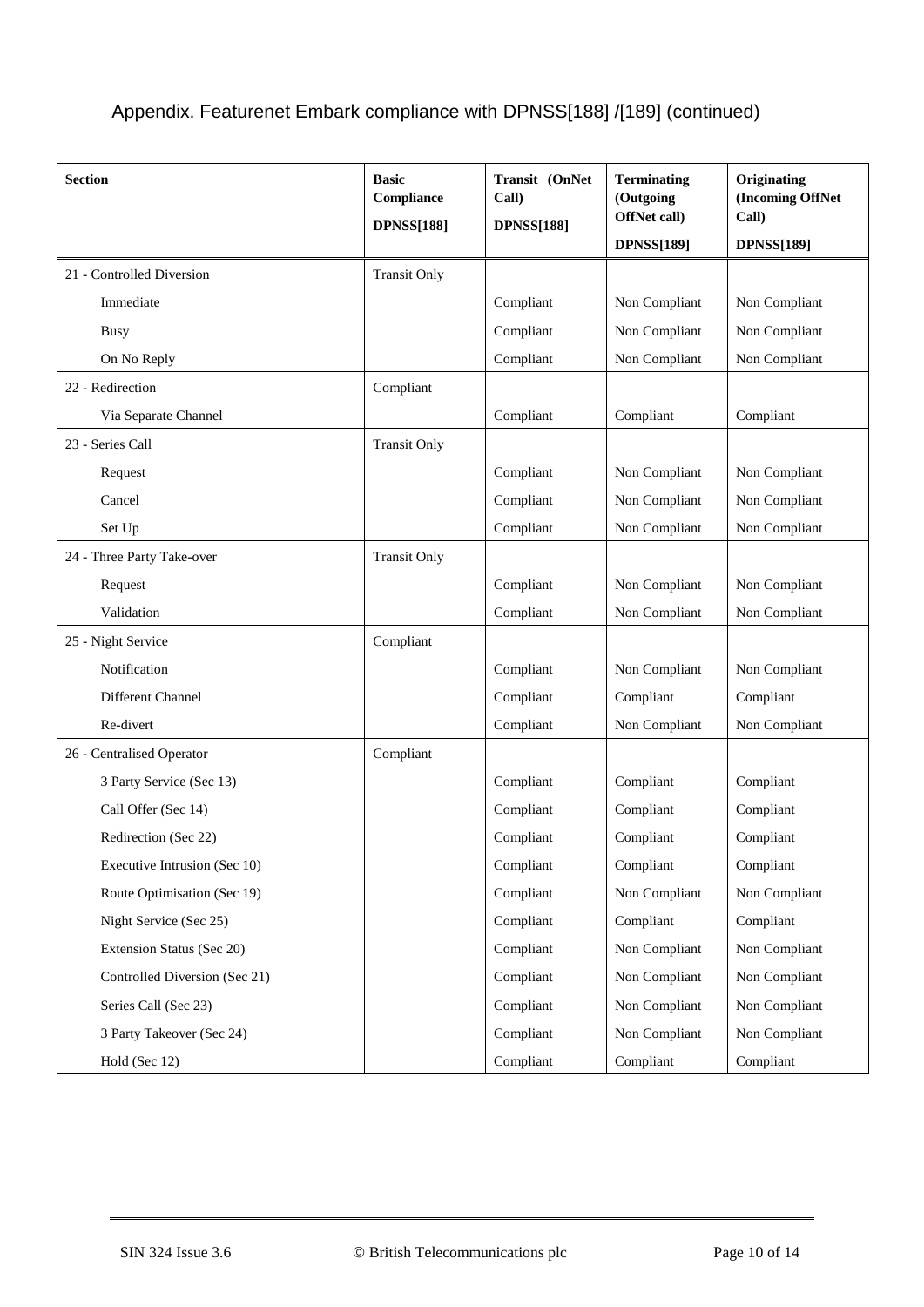| <b>Section</b>                                       | <b>Basic</b><br>Compliance<br><b>DPNSS[188]</b> | Transit (OnNet<br>Call)<br><b>DPNSS[188]</b> | <b>Terminating</b><br>(Outgoing<br>OffNet call) | Originating<br>(Incoming OffNet<br>Call) |
|------------------------------------------------------|-------------------------------------------------|----------------------------------------------|-------------------------------------------------|------------------------------------------|
|                                                      |                                                 |                                              | <b>DPNSS[189]</b>                               | <b>DPNSS[189]</b>                        |
| 27 - Traffic Channel Maintenance                     | Non Compliant                                   |                                              |                                                 |                                          |
| Back Busy Traffic Channel                            |                                                 | Not Applicable                               | Non Compliant                                   | Non Compliant                            |
| Loop Back on Same Channel                            |                                                 | Not Applicable                               | Non Compliant                                   | Non Compliant                            |
| Loop Back on Different Channel                       |                                                 | Not Applicable                               | Non Compliant                                   | Non Compliant                            |
| Cancellation of Loop Back                            |                                                 | Not Applicable                               | Non Compliant                                   | Non Compliant                            |
| Reject call on Back-busied Channel                   |                                                 | Not Applicable                               | Non Compliant                                   | Non Compliant                            |
| <b>Status Request</b>                                |                                                 | Not Applicable                               | Non Compliant                                   | Non Compliant                            |
| 28 - Remote Alarm Reporting                          | <b>Transit Only</b>                             |                                              |                                                 |                                          |
| Request                                              |                                                 | Compliant                                    | Non Compliant                                   | Non Compliant                            |
| Report                                               |                                                 | Compliant                                    | Non Compliant                                   | Non Compliant                            |
| 29 - Add -On Conference                              | <b>Transit Only</b>                             |                                              |                                                 |                                          |
| Enquiry                                              |                                                 | Compliant                                    | Non Compliant                                   | Non Compliant                            |
| Request                                              |                                                 | Compliant                                    | Non Compliant                                   | Non Compliant                            |
| Cleardown                                            |                                                 | Compliant                                    | Non Compliant                                   | Non Compliant                            |
| Split                                                |                                                 | Compliant                                    | Non Compliant                                   | Non Compliant                            |
| <b>Obtain Conference Details</b>                     |                                                 | Compliant                                    | Non Compliant                                   | Non Compliant                            |
| 30 - Time Synchronisation                            | <b>Transit Only</b>                             |                                              |                                                 |                                          |
| Time Notification Man Machine Interface<br>Initiated |                                                 | Compliant                                    | Non Compliant                                   | Non Compliant                            |
| Time Notification Console Initiated                  |                                                 | Compliant                                    | Non Compliant                                   | Non Compliant                            |
| Time Notification at Configurable Time of<br>Day     |                                                 | Compliant                                    | Non Compliant                                   | Non Compliant                            |
| <b>Time Request</b>                                  |                                                 | Compliant                                    | Non Compliant                                   | Non Compliant                            |
| 31 - Call Back When Next Used                        | Compliant                                       | Compliant                                    | Compliant                                       | Compliant                                |
| 32 - Do Not Disturb                                  | Compliant                                       |                                              |                                                 |                                          |
| Encountered                                          |                                                 | Compliant                                    | Compliant                                       | Compliant                                |
| Over-ride                                            |                                                 | Compliant                                    | Compliant                                       | Compliant                                |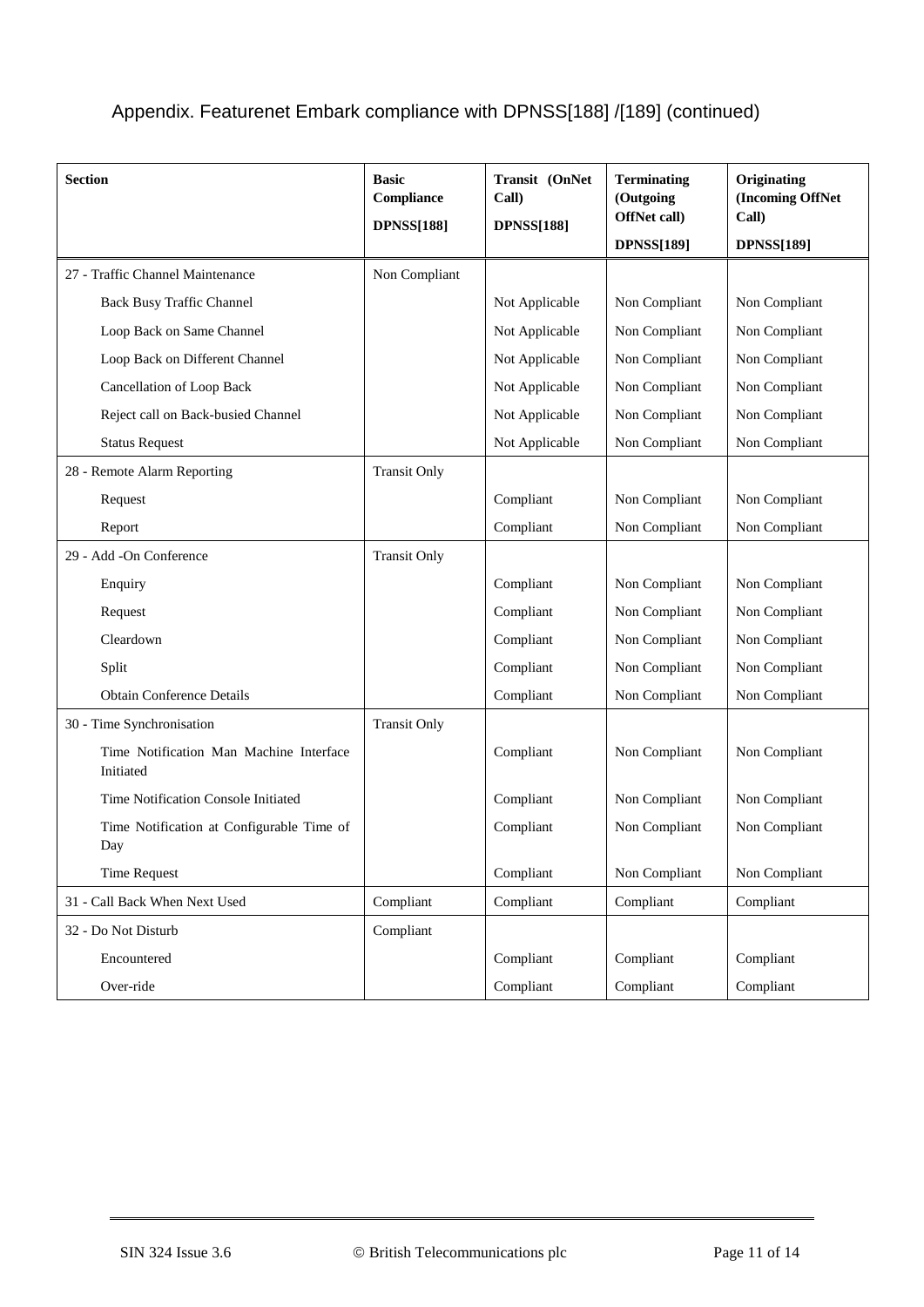| <b>Section</b>                                        | <b>Basic</b><br>Compliance<br><b>DPNSS[188]</b> | Transit (OnNet<br>Call)<br><b>DPNSS[188]</b> | <b>Terminating</b><br>(Outgoing<br>OffNet call)<br><b>DPNSS[189]</b> | Originating<br>(Incoming OffNet<br>Call)<br><b>DPNSS[189]</b> |
|-------------------------------------------------------|-------------------------------------------------|----------------------------------------------|----------------------------------------------------------------------|---------------------------------------------------------------|
| 33 - Remote Diversion                                 | Compliant                                       |                                              |                                                                      |                                                               |
| Set Extension Diversion - Immediate                   |                                                 | Compliant                                    | Non Compliant                                                        | Non Compliant                                                 |
| Set Extension Diversion - On Busy                     |                                                 | Compliant                                    | Non Compliant                                                        | Non Compliant                                                 |
| Set Extension Diversion - On No Reply                 |                                                 | Compliant                                    | Non Compliant                                                        | Non Compliant                                                 |
| Cancel Extension Diversion - Immediate                |                                                 | Compliant                                    | Non Compliant                                                        | Non Compliant                                                 |
| All<br>Extensions<br>Diversion<br>Cancel<br>Immediate |                                                 | Compliant                                    | Non Compliant                                                        | Non Compliant                                                 |
| Cancel Extension Diversion - On Busy                  |                                                 | Compliant                                    | Non Compliant                                                        | Non Compliant                                                 |
| Cancel All Extensions Diversion - On Busy             |                                                 | Compliant                                    | Non Compliant                                                        | Non Compliant                                                 |
| Cancel Extension Diversion - On No Reply              |                                                 | Compliant                                    | Non Compliant                                                        | Non Compliant                                                 |
| Cancel All Extensions Diversion - On No<br>Reply      |                                                 | Compliant                                    | Non Compliant                                                        | Non Compliant                                                 |
| Cancel All Diversions on an Extension                 |                                                 | Compliant                                    | Non Compliant                                                        | Non Compliant                                                 |
| Cancel All Diversion on All Extensions                |                                                 | Compliant                                    | Non Compliant                                                        | Non Compliant                                                 |
| 34 - Remote Do Not Disturb                            | <b>Transit Only</b>                             | Compliant                                    | Non Compliant                                                        | Non Compliant                                                 |
| 35 - Priority Breakdown                               | Non Compliant                                   |                                              |                                                                      |                                                               |
| Required by Term Node                                 |                                                 | Non Compliant                                | Non Compliant                                                        | Non Compliant                                                 |
| Required by Originating Node                          |                                                 | Non Compliant                                | Non Compliant                                                        | Non Compliant                                                 |
| At Busy extension                                     |                                                 | Non Compliant                                | Non Compliant                                                        | Non Compliant                                                 |
| On Encountering Congestion                            |                                                 | Non Compliant                                | Non Compliant                                                        | Non Compliant                                                 |
| 36 - Call Back Messaging                              | <b>Transit Only</b>                             |                                              |                                                                      |                                                               |
| Accept Call Back Message Request and<br>Cancel        |                                                 | Compliant                                    | Non Compliant                                                        | Non Compliant                                                 |
| Send Call Back Message Request and<br>Cancel          |                                                 | Compliant                                    | Non Compliant                                                        | Non Compliant                                                 |
| 37 - Loop Avoidance                                   | Non Compliant                                   |                                              |                                                                      |                                                               |
| Able to Insert Loop Avoidance String                  |                                                 | Non Compliant                                | Not Applicable                                                       | Non Compliant                                                 |
| Able to Decrement Transit Count                       |                                                 | Non Compliant                                | Not Applicable                                                       | Not Applicable                                                |
| Able to Reject Call With Transit Count of<br>Zero     |                                                 | Non Compliant                                | Not Applicable                                                       | Not Applicable                                                |
| 38 - Forced Release                                   | <b>Transit Only</b>                             | Compliant                                    | Non Compliant                                                        | Non Compliant                                                 |
| 39 - Text Message                                     | <b>Transit Only</b>                             | Compliant                                    | Non Compliant                                                        | Non Compliant                                                 |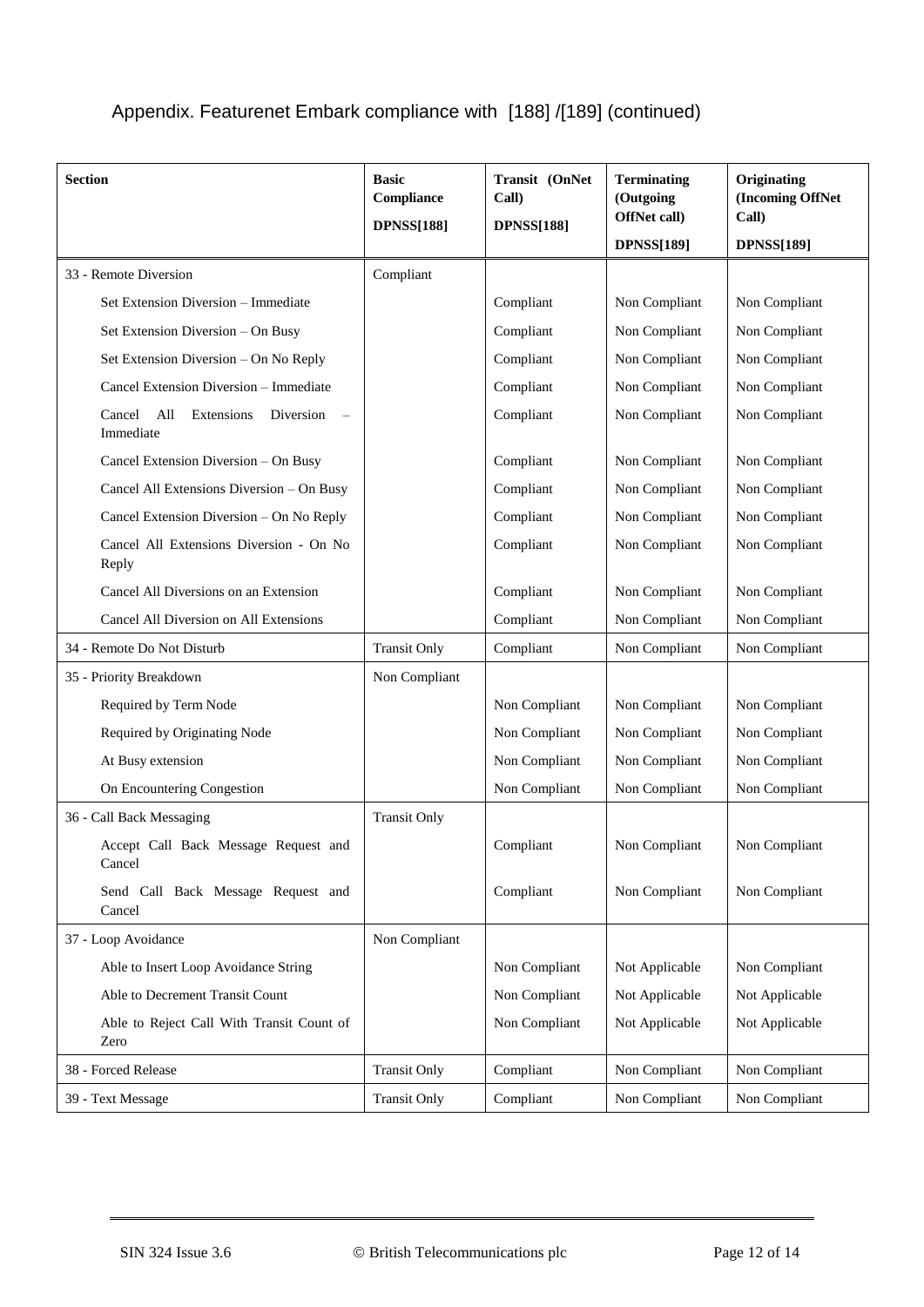| <b>Section</b>                                                                     | <b>Basic</b><br>Compliance<br><b>DPNSS[188]</b> | <b>Transit</b><br>(OnNet Call)<br><b>DPNSS[188]</b> | <b>Terminating</b><br>(Outgoing<br>OffNet call)<br><b>DPNSS[189]</b> | Originating<br>(Incoming OffNet<br>Call)<br><b>DPNSS[189]</b> |
|------------------------------------------------------------------------------------|-------------------------------------------------|-----------------------------------------------------|----------------------------------------------------------------------|---------------------------------------------------------------|
| 40 - Charge Reporting                                                              | <b>Transit Only</b>                             |                                                     |                                                                      |                                                               |
| Respond to Request For Account Code                                                |                                                 | Compliant                                           | Non Compliant                                                        | Non Compliant                                                 |
| <b>Request Call Cost</b>                                                           |                                                 | Compliant                                           | Non Compliant                                                        | Non Compliant                                                 |
| Respond to Request for Call Cost                                                   |                                                 | Compliant                                           | Non Compliant                                                        | Non Compliant                                                 |
| Send Unsolicited Call Cost Details                                                 |                                                 | Compliant                                           | Non Compliant                                                        | Non Compliant                                                 |
| Send Charge rate (Time/unit Based)                                                 |                                                 | Compliant                                           | Non Compliant                                                        | Non Compliant                                                 |
| <b>Request Account Code Details</b>                                                |                                                 | Compliant                                           | Non Compliant                                                        | Non Compliant                                                 |
| Charging Active Indication                                                         |                                                 | Compliant                                           | Non Compliant                                                        | Non Compliant                                                 |
| 41 - Network Address Extension                                                     | <b>Transit Only</b>                             | Compliant                                           | Non Compliant                                                        | Non Compliant                                                 |
| 42 - Call Park                                                                     | <b>Transit Only</b>                             |                                                     |                                                                      |                                                               |
| Accept / Request                                                                   |                                                 | Compliant                                           | Non Compliant                                                        | Non Compliant                                                 |
| <b>Ring Out Request</b>                                                            |                                                 | Compliant                                           | Non Compliant                                                        | Non Compliant                                                 |
| Redirection on No Answer                                                           |                                                 | Compliant                                           | Non Compliant                                                        | Non Compliant                                                 |
| 43 - Call Distribution                                                             | <b>Transit Only</b>                             |                                                     |                                                                      |                                                               |
| Distributed Call Forward                                                           |                                                 | Compliant                                           | Non Compliant                                                        | Non Compliant                                                 |
| Investigation of Call Loading                                                      |                                                 | Compliant                                           | Non Compliant                                                        | Non Compliant                                                 |
| Call Queuing                                                                       |                                                 | Compliant                                           | Non Compliant                                                        | Non Compliant                                                 |
| <b>Accept Distributed Calls</b>                                                    |                                                 | Compliant                                           | Non Compliant                                                        | Non Compliant                                                 |
| Extension<br>Calls<br>Operator<br>Can<br>Be<br>Distributed                         |                                                 | Compliant                                           | Non Compliant                                                        | Non Compliant                                                 |
| 44 - Route Capacity Control                                                        | Compliant                                       |                                                     |                                                                      |                                                               |
| VPN able to invoke over-Ride without an<br>indication from PBX that it is required |                                                 | Compliant                                           | Compliant                                                            | Compliant                                                     |
| VPN able to indicate to PBX that over-ride<br>is available                         |                                                 | Compliant                                           | Compliant                                                            | Compliant                                                     |
| VPN able to act upon indication from PBX<br>that over-ride is required             |                                                 | Non Compliant                                       | Non Compliant                                                        | Non Compliant                                                 |
| 45 - Wait On Busy                                                                  | Compliant                                       |                                                     |                                                                      |                                                               |
| Accept request                                                                     |                                                 | Compliant                                           | Compliant                                                            | Compliant                                                     |
| Accept call when the existing call clears                                          |                                                 | Compliant                                           | Compliant                                                            | Compliant                                                     |